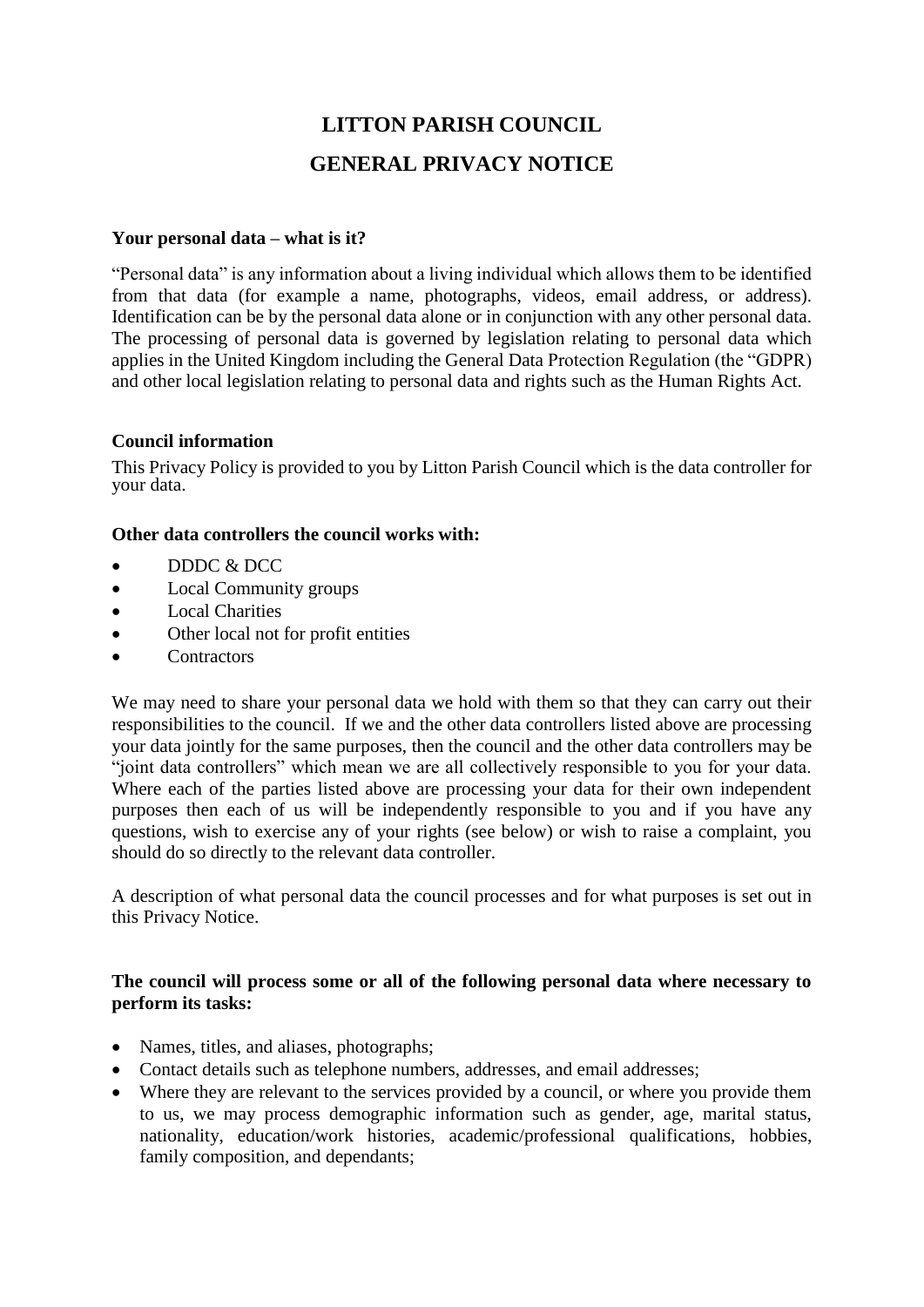- Where you pay for activities such as use of the village green, financial identifiers such as bank account numbers, payment card numbers, payment/transaction identifiers, policy numbers, and claim numbers;
- Access to social media profiles
- Publicly accessible sources

## **The council will comply with data protection law. This says that the personal data we hold about you must be:**

- Used lawfully, fairly and in a transparent way.
- Collected only for valid purposes that we have clearly explained to you and not used in any way that is incompatible with those purposes.
- Relevant to the purposes we have told you about and limited only to those purposes.
- Accurate and kept up to date.
- Kept only as long as necessary for the purposes we have told you about.
- Kept and destroyed securely including ensuring that appropriate technical and security measures are in place to protect your personal data to protect personal data from loss, misuse, unauthorised access and disclosure.

# **We use your personal data for some or all of the following purposes:**

- To deliver public services including to understand your needs to provide the services that you request and to understand what we can do for you and inform you of other relevant services;
- To confirm your identity to provide some services;
- To contact you by post, email, telephone or using social media (e.g., Facebook, Twitter, WhatsApp);
- To help us to build up a picture of how we are performing;
- To prevent and detect fraud and corruption in the use of public funds and where necessary for the law enforcement functions;
- To enable us to meet all legal and statutory obligations and powers including any delegated functions;
- To carry out comprehensive safeguarding procedures (including due diligence and complaints handling) in accordance with best safeguarding practice from time to time with the aim of ensuring that all children and adults-at-risk are provided with safe environments and generally as necessary to protect individuals from harm or injury;
- To promote the interests of the council;
- To maintain our own accounts and records;
- To seek your views, opinions or comments;
- To notify you of changes to our facilities, services, events and staff, councillors and role holders;
- To send you communications which you have requested and that may be of interest to you. These may include information about campaigns, appeals, other new projects or initiatives;
- To process relevant financial transactions including grants and payments for goods and services supplied to the council
- To allow the statistical analysis of data so we can plan the provision of services.
- Our processing may also include the use of CCTV systems for the prevention and prosecution of crime.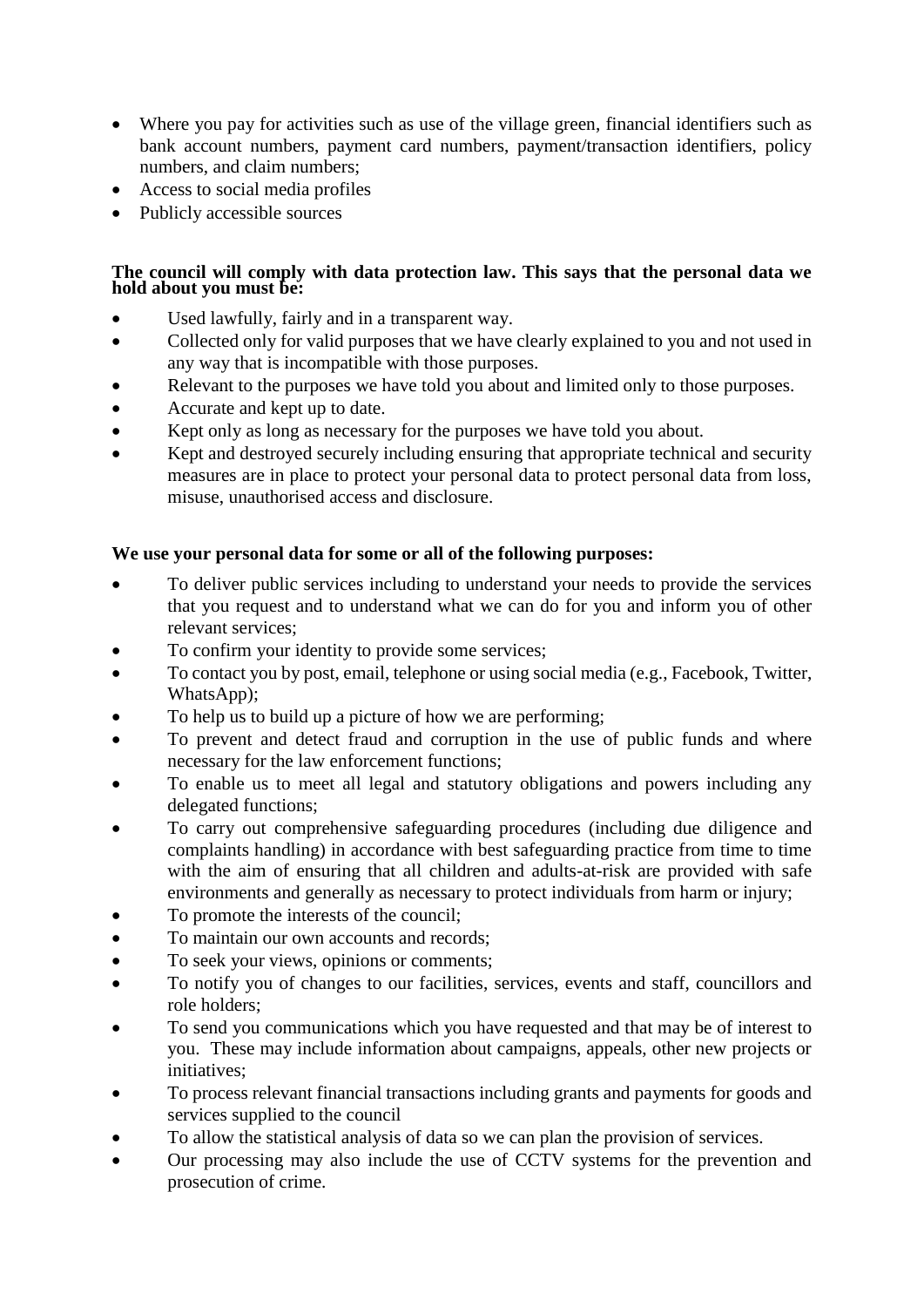#### **What is the legal basis for processing your personal data?**

The council is a public authority and has certain powers and duties. Most of your personal data is processed for compliance with a legal obligation which includes the discharge of the council's statutory functions and powers. Sometime when exercising these powers or duties it is necessary to process personal data of residents or people using the council's services. We will always take into account your interests and rights. This Privacy Policy sets out your rights and the council's obligations to you in detail.

We may also process personal data if it is necessary for the performance of a contract with you, or to take steps to enter into a contract. An example of this would be processing your data in connection with the use of sports facilities, or the acceptance of an allotment garden tenancy.

Sometimes the use of your personal data requires your consent. We will first obtain your consent to that use.

## **Sharing your personal data**

The council will implement appropriate security measures to protect your personal data. This section of the Privacy Policy provides information about the third parties with whom the council will share your personal data. These third parties also have an obligation to put in place appropriate security measures and will be responsible to you directly for the manner in which they process and protect your personal data. It is likely that we will need to share your data with some or all of the following (but only where necessary):

- Our agents, suppliers and contractors. For example, we may ask a commercial provider to publish or distribute newsletters on our behalf, or to maintain our database software;
- On occasion, other local authorities or not for profit bodies with which we are carrying out joint ventures e.g. in relation to facilities or events for the community.

#### **How long do we keep your personal data?**

We will keep some records permanently if we are legally required to do so. We may keep some other records for an extended period of time. For example, it is current best practice to keep financial records for a minimum period of 8 years to support HMRC audits or provide tax information. We may have legal obligations to retain some data in connection with our statutory obligations as a public authority. The council is permitted to retain data in order to defend or pursue claims. In some cases the law imposes a time limit for such claims (for example 3 years for personal injury claims or 6 years for contract claims). We will retain some personal data for this purpose as long as we believe it is necessary to be able to defend or pursue a claim. In general, we will endeavour to keep data only for as long as we need it. This means that we will delete it when it is no longer needed.

#### **Your rights and your personal data**

You have the following rights with respect to your personal data: